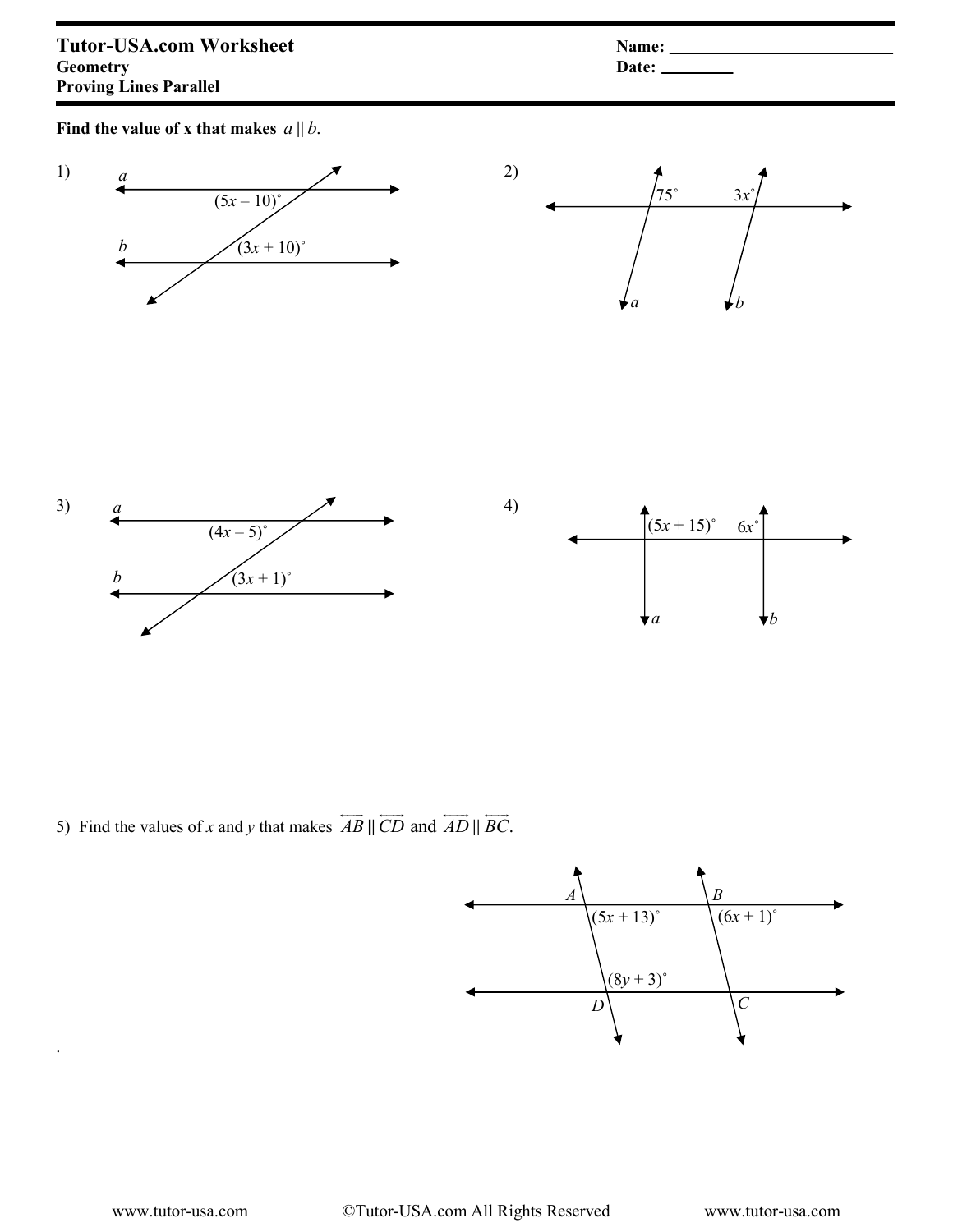## Complete a two-column proof.

## 6) Given:  $j \parallel k$ ;  $\angle 1 \cong \angle 3$ Prove:  $l \parallel m$



7) Given:  $\angle 1 \cong \angle 2$ Prove:  $l \parallel m$